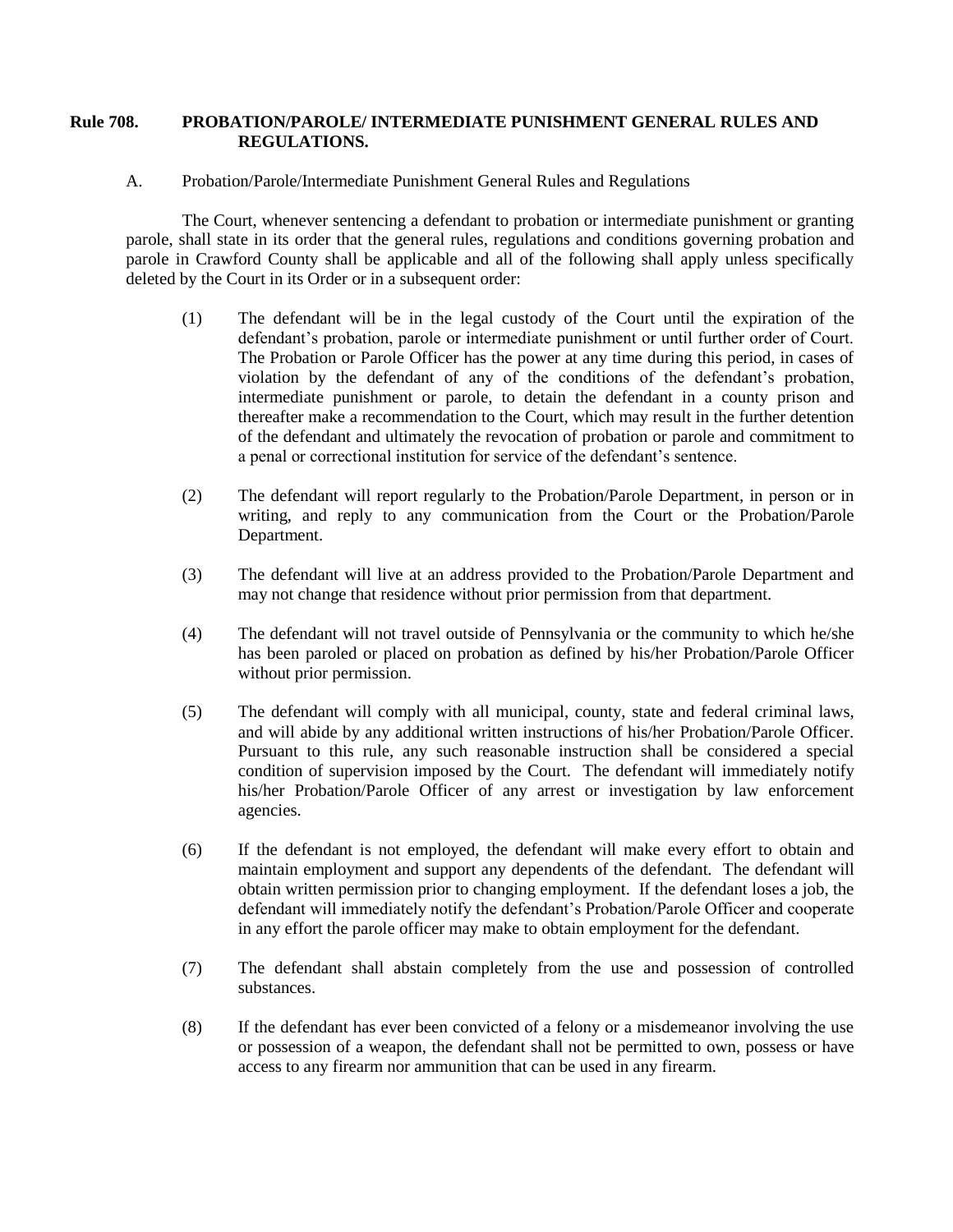If the defendant has been convicted of a non-weapons misdemeanor, with the advance permission of the defendant's Probation/Parole Officer, the defendant may possess weapons and ammunition for those weapons to be used exclusively for hunting or other sports activities. This decision shall be solely at the discretion of the defendant's Probation/Parole Officer.

- (9) The defendant may not use alcoholic beverages nor may the defendant go into places where alcoholic beverages are sold unless, at the discretion of the Probation/Parole Department, this condition is totally or partially waived in writing.
- (10) All fines, costs, restitution and Offender's Supervision Fees imposed upon the defendant by the Court must be paid immediately or in accordance with any schedule set up by the Court or the Probation/Parole Department before the defendant will be released from probation/parole.
- (11) The defendant will submit to random and periodic testing to determine any use of illegal controlled substances and alcoholic beverages.
- (12) The defendant will attend and pay all costs and fees of any therapeutic program offered by a recognized agency when directed to do so by the defendant's Probation/Parole Officer.
- (13) The defendant will not annoy or harass any victim or witnesses of the defendant's crime and shall not solicit anyone else to do so.
- (14)The defendant shall obey the law and be of good behavior generally.
- (15) The defendant shall report to the Crawford County Probation/Parole Department within 24 hours after being released from any institution unless directed to report sooner by the Probation/Parole Officer and/or Order of the Court.
- (16) The defendant shall comply with any curfew imposed by the Probation/Parole Department.
- (17) Any defendant required to comply with the provisions of 44 Pa. C.S.A. Section 2316 regarding the mandatory submission of a DNA sample, shall do so and shall further pay the mandatory costs set forth in 44 Pa. C.S.A. Section 2322 unless the Court has found that undue hardship would result and has excused the payment of that fee.
- (18) Any defendant subject to the registration requirements for sexual offenders pursuant to the provisions of 42 Pa. C.S.A Section 9791 et. seq. (as amended) (known as Megan's Law) shall at all times during the period of probation/parole comply with all such registration requirements.
- (19) The defendant shall always be truthful and accurate in any written or oral statements the defendant makes to a Probation/Parole Officer or member of the staff of the Probation/Parole Department.
- (20) The defendant shall receive a copy of these general terms and conditions of probation/parole at or about the time supervision commences.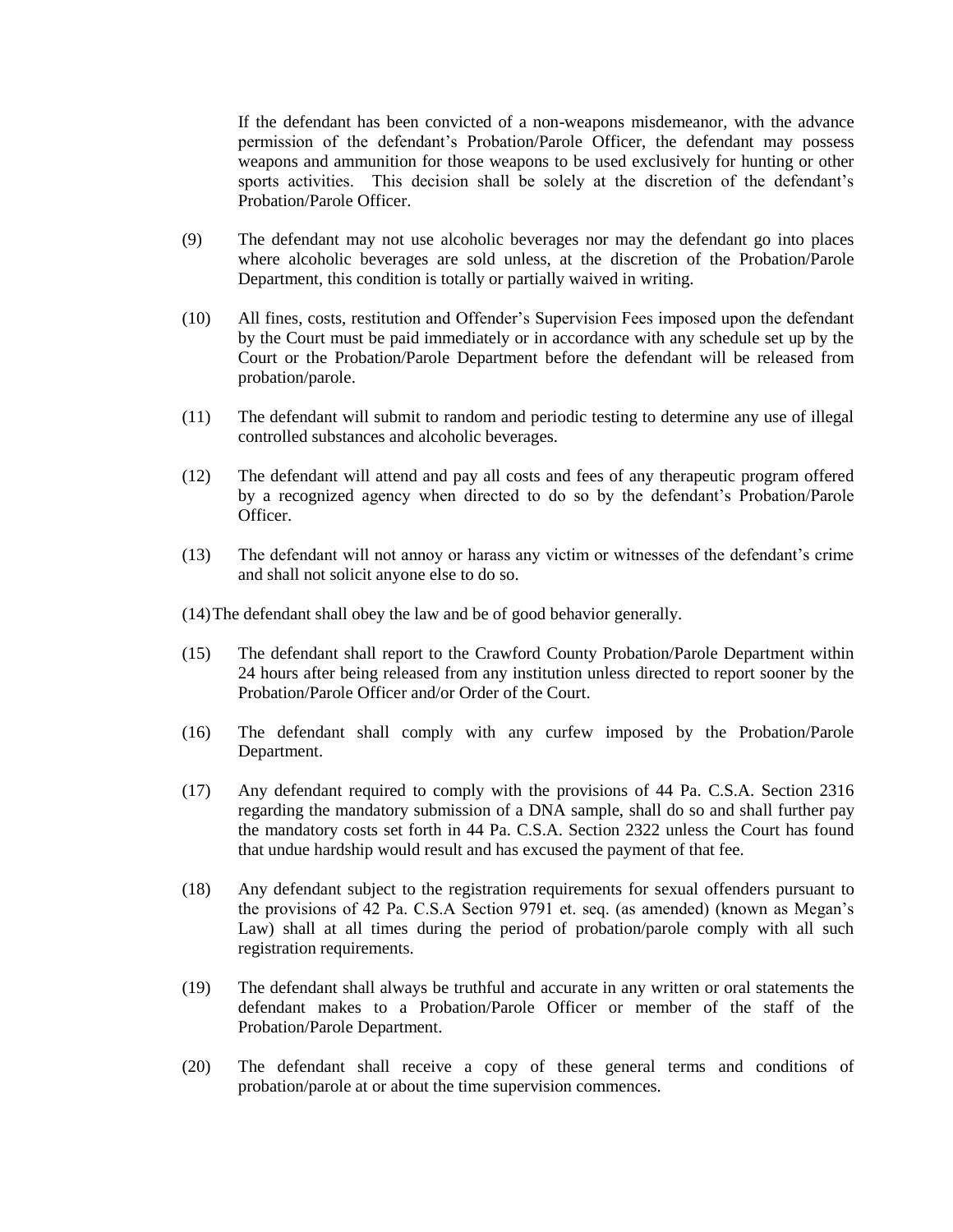- (21) If the defendant believes that the defendant's rights have been violated as a result probation/parole supervision, the defendant must submit a timely complaint in writing, first to the Chief Probation/Parole Officer and then to the President Judge at the Crawford County Courthouse in Meadville, Pennsylvania, if the matter is not satisfactorily resolved.
- B. Electronic Monitoring/House Arrest General Rules and Regulations.

Whenever the Court shall sentence a defendant to a sentence including Electronic Monitoring/House Arrest, the defendant will be subject to all of the following rules, regulations and conditions unless specifically deleted by the Court in its Order or any subsequent Order:

- (1) The offender must remain at the indicated residence at all times except those times approved by the Crawford County Probation/Parole Department with the exception of a life threatening emergency. The offender may be required to furnish documentation to verify any emergency departures from the schedule. If an emergency situation exists, the offender is required to notify the Probation/Parole Department immediately.
- (2) The offender agrees to maintain telephone service that is not equipped with the phone company's computerized answering service throughout the offender's participation in the Electronic Monitoring/House Arrest Program.

The offender may be required to provide documentation to verify this condition. Also the offender understands that ALLTEL Corporation or the equivalent service provider is not liable for any damages incurred as a result of wearing the equipment or participating in said program.

- (3) No illegal drugs, alcohol, firearms or other weapons or ammunition for firearms are permitted in the residence. Additionally, the offender is prohibited from possessing or using any of these items at any time during the period of time on Electronic Monitoring/House Arrest.
- (4) The Probation/Parole Department shall be permitted access to the residence during the term of this program. Additionally, the officers shall be permitted to search the residence, the offender and the offender's vehicle. The offender consents to all types of these searches and acknowledges that they may be conducted without a search warrant. Officers may restrict individuals from visiting the offender. Any non-compliance of the offender's family/friends is the offender's responsibility.
- (5) The offender shall submit to drug and alcohol testing with the type of test to be selected by the supervising officer. Methods may include, but are not limited to, breath, urinalysis or blood testing.
- (6) The offender will not move, disconnect or tamper with the monitoring equipment following installation.
- (7) The offender will be held responsible for any damage other than normal wear to the equipment. If the equipment is not returned or it is not returned in good condition, the offender may be charged for replacement/repair and may be subject to civil and/or criminal penalties.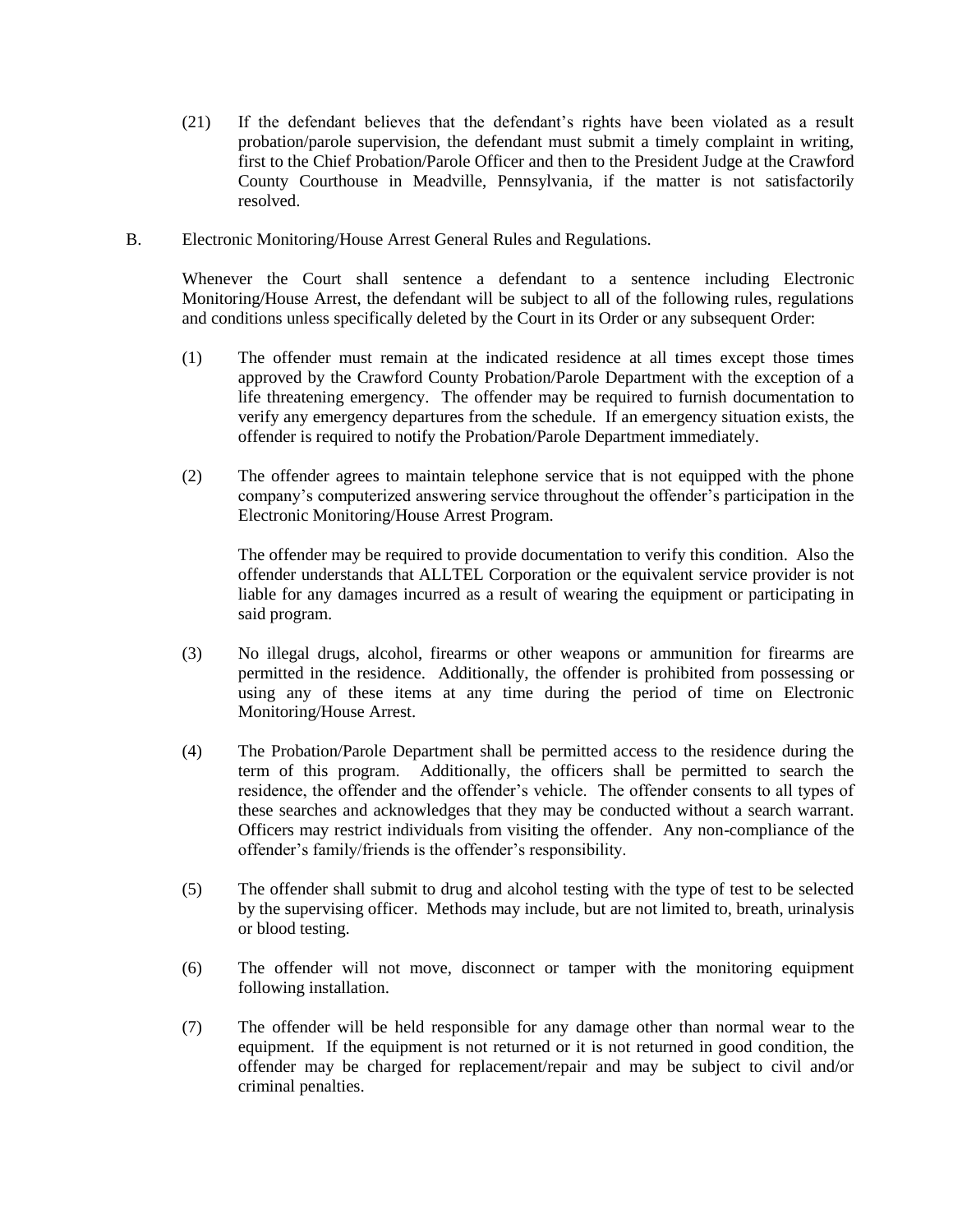- (8) The purpose of this monitoring equipment is to alert authorities of violations of the program. The offender agrees that the loss of a receiving signal and/or receipt of a tamper signal by the monitoring device shall constitute probable cause for a violation. It is agreed that the program's computer printout and/or a program official's and/or other sources of testimony may be used as evidence at a violation hearing to prove said violation.
- (9) The Crawford County Probation/Parole Department and program associated agents are not liable for any damages incurred as a result of wearing or tampering with the equipment or any respective damages associated with the equipment that are the result of the offender's negligence.
- (10) The offender must abide by all instructions, rules, regulations and directives of the Electronic Monitoring/House Arrest Officers or other officers of the Department acting for the assigned case officer.
- (11) The offender shall comply with all municipal, county, state and federal laws. Any arrest, receipt of citation/summons or contact by law enforcement officials must be immediately reported to the offender's probation/parole officer.
- (12) Approvals will be given for the defendant to leave the residence for employment. This employment may be full or part time, but must be a legitimate job where taxes are withheld or W-2 Forms are filed and verification is established. Other leaves will be limited to approved counseling, hospital/doctor appointments and a funeral of an immediately family member. Social leave will not be permitted, nor will leave to public or private events be permitted. All leave activity will be recorded in the daily logbook for the defendant.
- (13) The offender will be assessed an installation fee and a daily use fee while enrolled in the Electronic Monitoring/House Arrest Program in amounts to be determined by administrative order entered by the President Judge.
- (14) While in the Electronic Monitoring/House Arrest Program, the offender shall attend any recommended counseling and shall comply with the rules and regulations of any counseling agency, including compliance with the treatment plan.
- (15) The offender shall always be truthful and accurate in any written or oral statements the offender makes to the probation/parole officer or member of the staff at the Probation/Parole Department. The offender understands that providing false information is a violation of and may result in the offender's removal from the program and return to the Crawford County Correctional Facility forthwith.
- (16) The offender may be arrested with or without a warrant immediately following a violation, and that arrest will result in the offender's return to the Crawford County Correctional Facility forthwith until the matter can be brought before a judge for hearing.
- (17) The offender will not leave the place of employment except to perform duties associated with employment unless otherwise permitted by the supervising probation/parole officer. The offender agrees to permit the supervising probation/parole officer to visit the place of employment to assure compliance and to permit the employer to notify the supervising